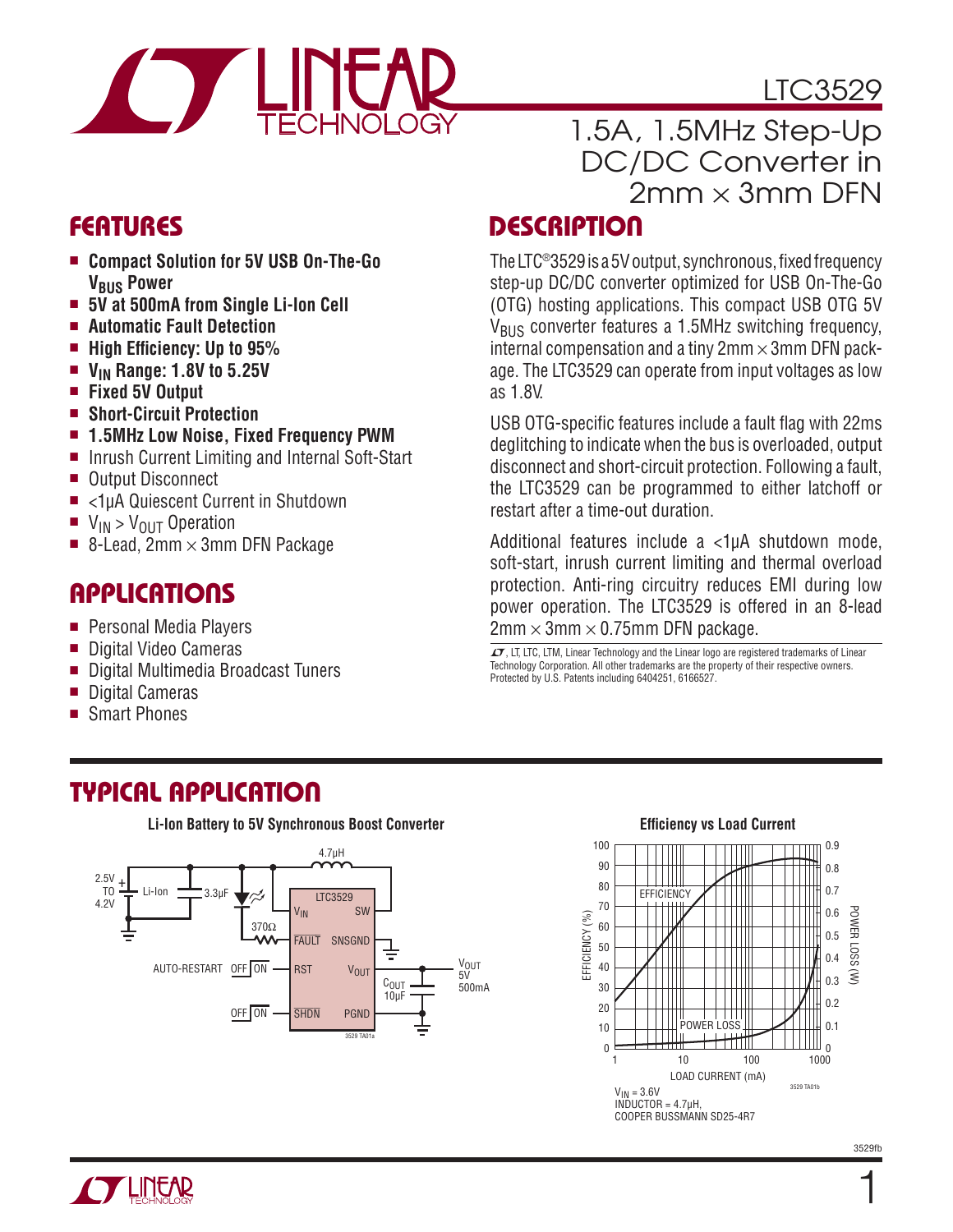#### **ABSOLUTE MAXIMUM RATINGS PIN CONFIGURATION (Note 1)**

| <b>SW Voltage</b>                                   |  |
|-----------------------------------------------------|--|
|                                                     |  |
|                                                     |  |
| Operating Temperature Range (Note 2)  -40°C to 85°C |  |
| Maximum Junction Temperature (Note 3)  125°C        |  |
|                                                     |  |
|                                                     |  |



### **ORDER INFORMATION**

| <b>LEAD FREE FINISH</b> | <b>TAPE AND REEL</b> | <b>PART MARKING</b> | <b>PACKAGE DESCRIPTION</b>               | <b>TEMPERATURE RANGE</b>           |
|-------------------------|----------------------|---------------------|------------------------------------------|------------------------------------|
| LTC3529EDCB#PBF         | LTC3529EDCB#TRPBF    | LCTZ                | Plastic DFN<br>8-Lead (2mm $\times$ 3mm) | $-40^{\circ}$ C to 85 $^{\circ}$ C |
| $\sim$                  |                      |                     |                                          |                                    |

Consult LTC Marketing for parts specified with wider operating temperature ranges.

Consult LTC Marketing for information on non-standard lead based finish parts.

For more information on lead free part marking, go to: http://www.linear.com/leadfree/ For more information on tape and reel specifications, go to: http://www.linear.com/tapeandreel/

# **ELECTRICAL CHARACTERISTICS** The  $\bullet$  denotes the specifications which apply over the full operating

temperature range, otherwise specifications are at T<sub>A</sub> = 25°C. V<sub>IN</sub> = 3.6V, V<sub>OUT</sub> = 5V unless otherwise noted.

| <b>PARAMETER</b>                   | <b>CONDITIONS</b>                                                         |           | <b>MIN</b> | <b>TYP</b>     | <b>MAX</b> | <b>UNITS</b>   |
|------------------------------------|---------------------------------------------------------------------------|-----------|------------|----------------|------------|----------------|
| Input Voltage Range                |                                                                           |           | 1.8        |                | 5.25       | V              |
| Output Voltage                     |                                                                           | $\bullet$ | 4.85       | 5              | 5.15       | $\vee$         |
| Quiescent Current - Shutdown       | $V_{\overline{\text{SHDN}}}$ = 0V, $V_{\text{OUT}}$ = 0V                  |           |            | 0.01           | 1          | μA             |
| <b>NMOS Switch Leakage Current</b> | $V_{IN} = V_{SW} = 5V$                                                    | $\bullet$ |            | 0.3            | 15         | μA             |
| PMOS Switch Leakage Current        | $V_{SW} = 0V$ , $V_{OUT} = 5V$                                            | ●         |            | 0.3            | 15         | μA             |
| <b>NMOS Switch On Resistance</b>   |                                                                           |           |            | 0.09           |            | $\Omega$       |
| <b>PMOS Switch On Resistance</b>   |                                                                           |           |            | 0.12           |            | Ω              |
| <b>NMOS Current Limit</b>          | $V_{\text{OUT}} = 4.5V$ (Note 4)                                          | $\bullet$ | 1.5        |                |            | Α              |
| Current Limit Delay Time to Output | (Note 5)                                                                  |           |            | 40             |            | ns             |
| Maximum Duty Cycle                 | $V_{OIII}$ = 4.5V                                                         | $\bullet$ | 80         | 87             |            | $\frac{0}{0}$  |
| Minimum Duty Cycle                 | $V_{\text{OUT}} = 5.5V$                                                   | $\bullet$ |            |                | 0          | $\frac{0}{0}$  |
| Switching Frequency                | $V_{OUIT} = 4.5V$                                                         | $\bullet$ | 1.2        | 1.5            | 1.8        | <b>MHz</b>     |
| SHDN, RST Input High Voltage       |                                                                           | $\bullet$ |            |                |            | V              |
| SHDN, RST Input Low Voltage        |                                                                           | $\bullet$ |            |                | 0.35       | V              |
| <b>SHDN, RST Input Current</b>     | $V_{\overline{\text{SHDN}}}$ , $V_{\text{OUT}}$ , $V_{\text{RST}} = 5.5V$ | $\bullet$ |            | 0.01           | 1          | μA             |
| Soft-Start Time                    |                                                                           |           |            | $\overline{2}$ |            | ms             |
| Line Regulation                    | $V_{IN}$ = 1.8V to 5.25V                                                  |           |            | 0.03           |            | $\frac{\%}{V}$ |

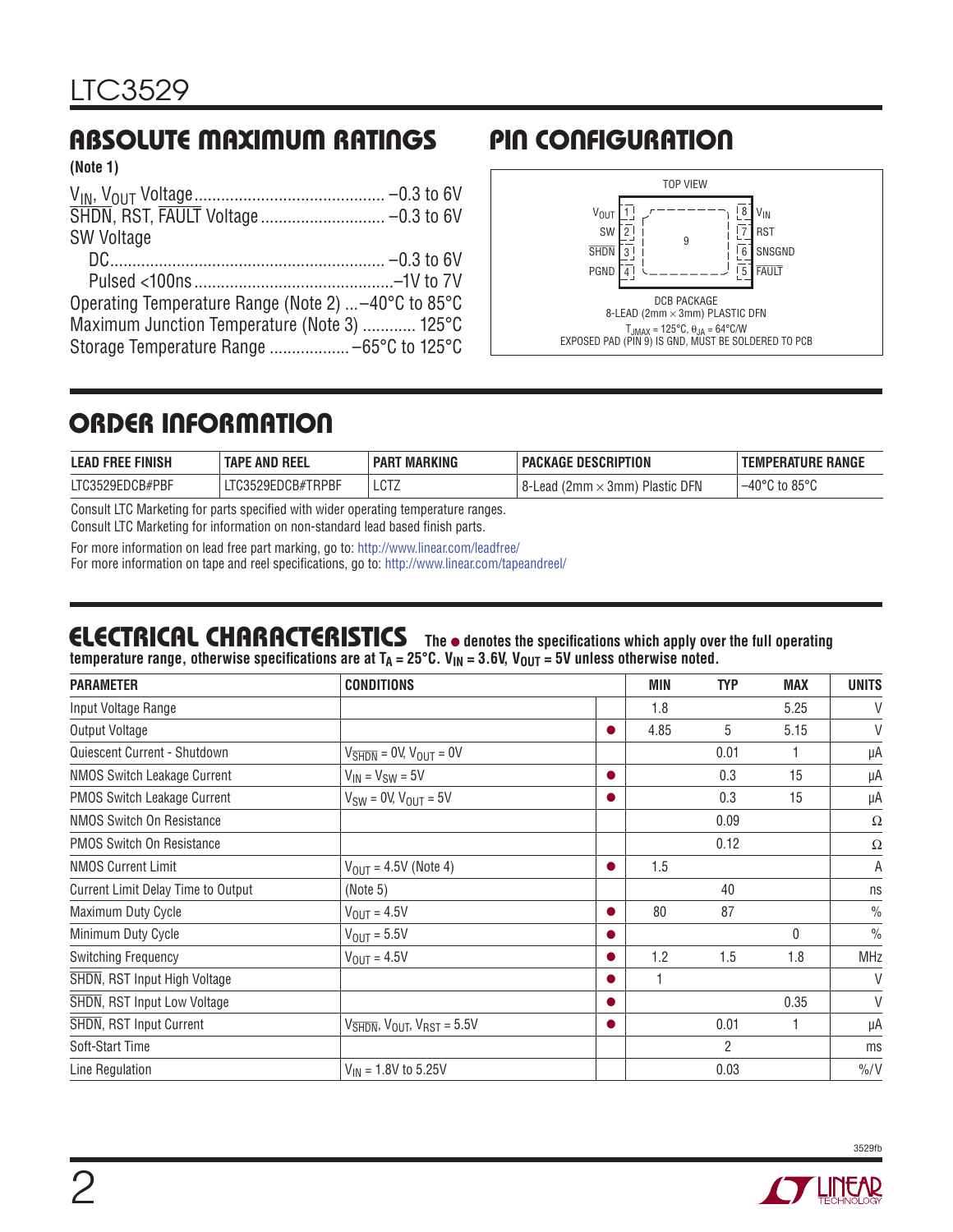### **ELECTRICAL CHARACTERISTICS** The  $\bullet$  denotes the specifications which apply over the full operating

temperature range, otherwise specifications are at T<sub>A</sub> = 25°C. V<sub>IN</sub> = 3.6V, V<sub>OUT</sub> = 5V unless otherwise noted.

| <b>PARAMETER</b>                | <b>CONDITIONS</b>                          | MIN | TYP | <b>MAX</b> | UNITS |
|---------------------------------|--------------------------------------------|-----|-----|------------|-------|
| <b>FAULT</b> Delay Time         | $V_{OIII} = 0V$                            |     | 22  | 35         | ms    |
| <b>FAULT</b> Output Low Voltage | $I_{\overline{FAULT}} = 5mA, V_{OUT} = 0V$ |     | 60  |            | mV    |
| <b>FAULT</b> Leakage Current    | $V_{\overline{FAULT}} = 5.5V$              |     |     |            | μA    |

**Note 1:** Stresses beyond those listed under Absolute Maximum Ratings may cause permanent damage to the device. Exposure to any Absolute Maximum Rating condition for extended periods may affect device reliability and lifetime.

**Note 2:** The LTC3529 is guaranteed to meet performance specifications from  $0^{\circ}$ C to 85 $^{\circ}$ C. Specifications over the  $-40^{\circ}$ C to 85 $^{\circ}$ C operating temperature range are assured by design, characterization and correlation with statistical process controls.

**Note 3:** This IC includes overtemperature protection that is intended to protect the device during momentary overload conditions. Junction temperature will exceed 125°C when overtemperature protection is active. Continuous operation above the specified maximum operating junction temperature may impair device reliability.

**Note 4:** Current measurements are performed when the LTC3529 is not switching. The current limit values in operation will be somewhat higher due to the propagation delay of the comparators.

**Note 5:** Specification is guaranteed by design and not 100% tested in production.

## **TYPICAL PERFORMANCE CHARACTERISTICS**





#### **Soft-Start Waveforms Load Transient Response V<sub>OUT</sub>** Ripple V<sub>OUT</sub><br>5V/DIV V<sub>OUT</sub><br>200mV/DIV l<sub>L</sub><br>200mA/DIV IIII I I **V<sub>OUT</sub>**  $\mathsf{l}_\mathsf{l}$ **SHDN** 5mV/DIV 500mA/DIV 5V/DIV 1μs/DIV 200μs/DIV 3529 G0 2ms/DIV  $V_{IN} = 3.6V$  $V_{IN} = 3.6V$  $V_{IN} = 3.6V$  $C_{\text{OUT}} = 10 \mu F$  $V_{\text{OUT}} = 5V$  $V_{OUT} = 5V$  $C_{\text{OUT}} = 10 \mu F$  $L = 4.7 \mu H$ C<sub>OUT</sub> = 10μF<br>L = 2.2μH  $I_{LOAD} = 200mA$  $L = 2.2$ uH 3529fb

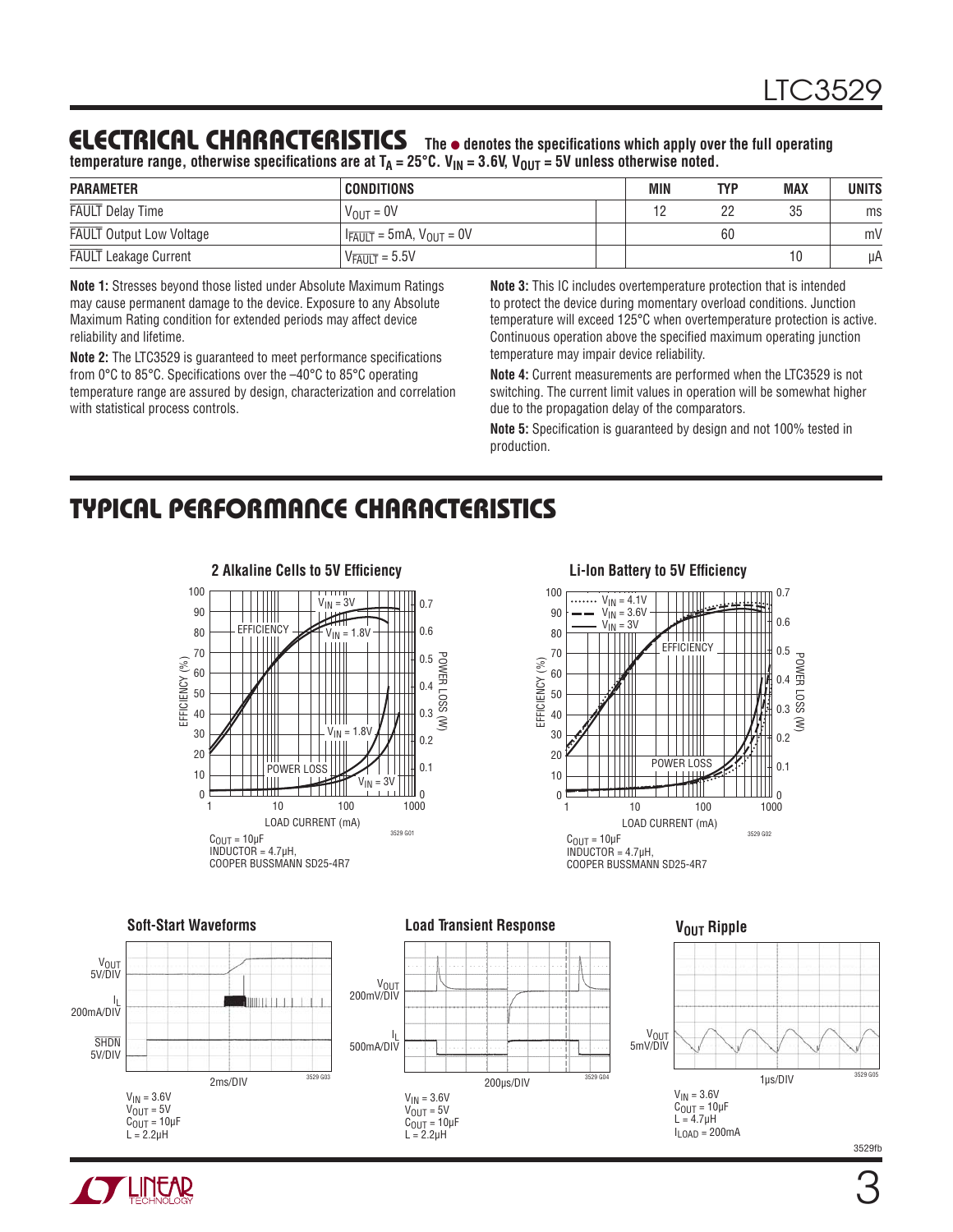# **TYPICAL PERFORMANCE CHARACTERISTICS**







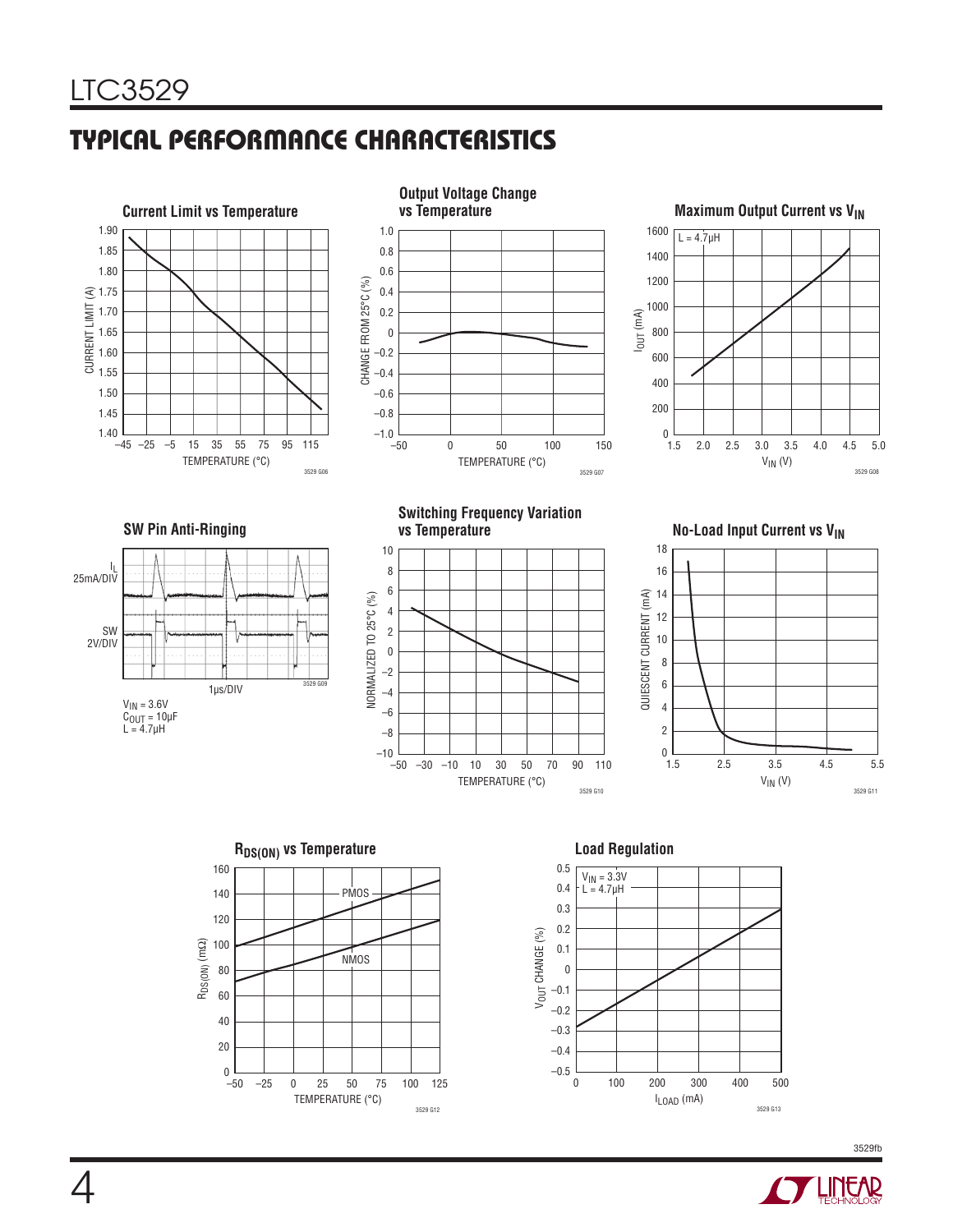### **PIN FUNCTIONS**

V<sub>OUT</sub> (Pin 1): Converter Output, Voltage Sense Input and Drain of the Internal Synchronous Rectifier MOSFET. Driver bias is derived from  $V_{OIII}$ . PCB trace length from  $V_{\text{OUT}}$  to the output filter capacitor(s) should be as short and wide as possible.

**SW (Pin 2):** Switch Node. This node connects to one side of the inductor. Keep PCB traces as short and wide as possible to reduce EMI and voltage overshoot. If the inductor current falls to zero, or SHDN is low, an internal  $100\Omega$  anti-ringing switch is connected between SW and V<sub>IN</sub> to minimize EMI.

**SHDN (Pin 3):** Active-Low Shutdown Input. Forcing this pin above 1V enables the converter. Forcing this pin below 0.35V disables the converter. Do not float this pin.

**PGND (Pin 4):** High Current Ground Connection. The PCB trace connecting this pin to ground should be as short and as wide as possible.

**FAULT (Pin 5):** Open-Drain Fault Indicator Output. Pulls low when an overcurrent condition exists for more than 22ms.

**SNSGND (Pin 6):** This pin must be connected to ground.

**RST (Pin 7):** Logic Input to Select Automatic Restart or Latchoff Following a Fault Shutdown.

- RST = High: Auto-reset mode. In this mode, the LTC3529 will automatically attempt to restart 22ms (typically) after a fault shutdown.
- RST = Low: Latchoff mode. In this mode, the LTC3529 will latch off for a fault shutdown. The IC will not restart until the SHDN pin is toggled or the supply voltage is cycled.

V<sub>IN</sub> (Pin 8): Input Supply Pin.

**Exposed Pad (Pin 9):** Small Signal Ground. This is the ground reference for the internal circuitry of the LTC3529 and must be connected directly to ground.

5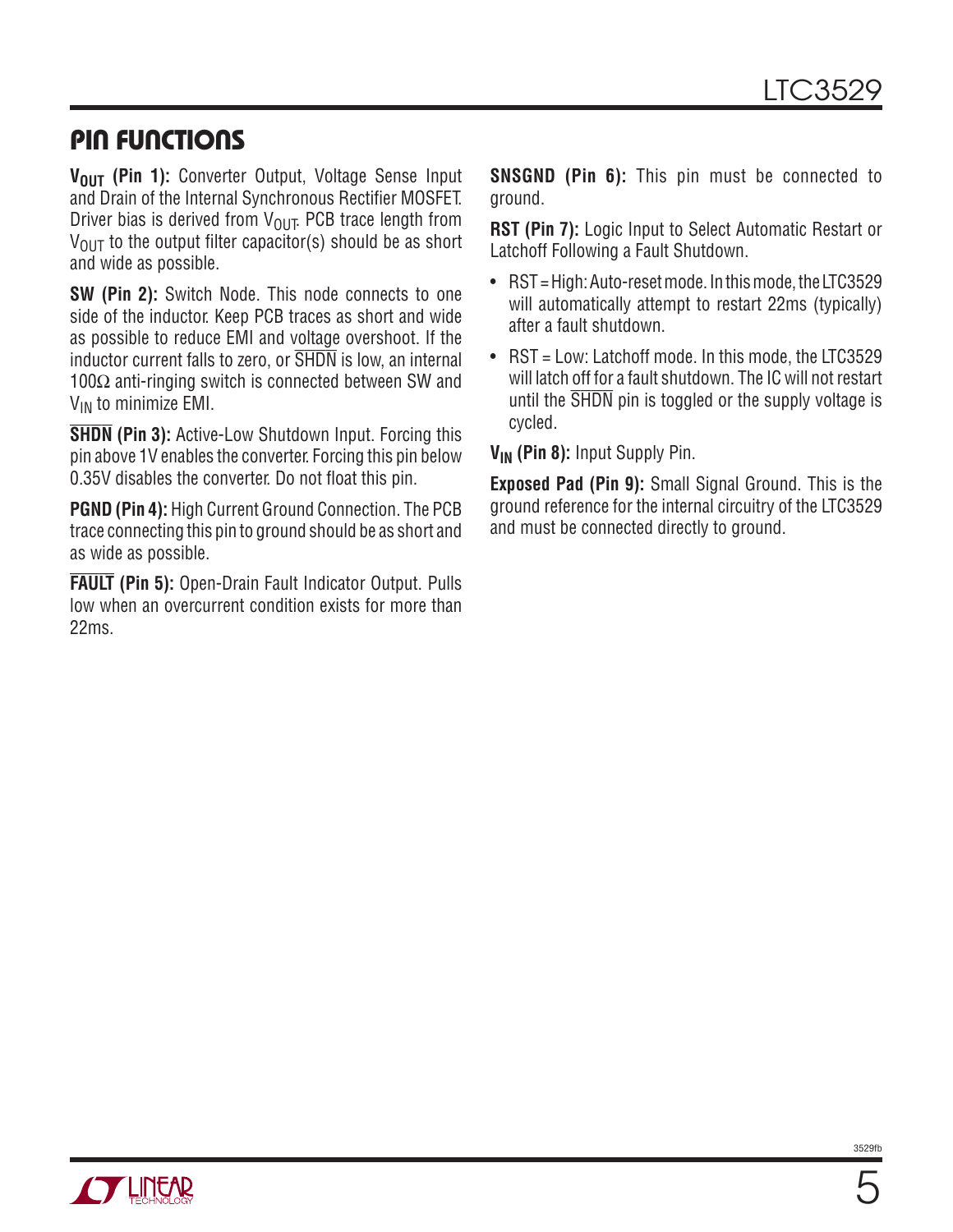# **BLOCK DIAGRAM**



# **OPERATION**

The LTC3529 is a 1.5MHz synchronous boost converter in an 8-lead  $2mm \times 3mm$  DFN package. The device operates with an input voltage as low as 1.8V and features fixedfrequency current-mode PWM control for exceptional line and load regulation. Internal MOSFET switches with low  $R_{DS(ON)}$  and low gate charge enable the device to maintain high efficiency over a wide range of load current.

#### **PWM Operation**

The LTC3529 operates in a fixed-frequency PWM mode using current-mode control at all load currents. At very light loads, the LTC3529 will exhibit pulse-skipping operation.

#### **Soft-Start**

The LTC3529 provides soft-start by ramping the inductor current limit from zero to its peak value in approximately 2ms. The internal soft-start capacitor is discharged in the event of a fault, thermal shutdown or when the IC is disabled via the SHDN pin.

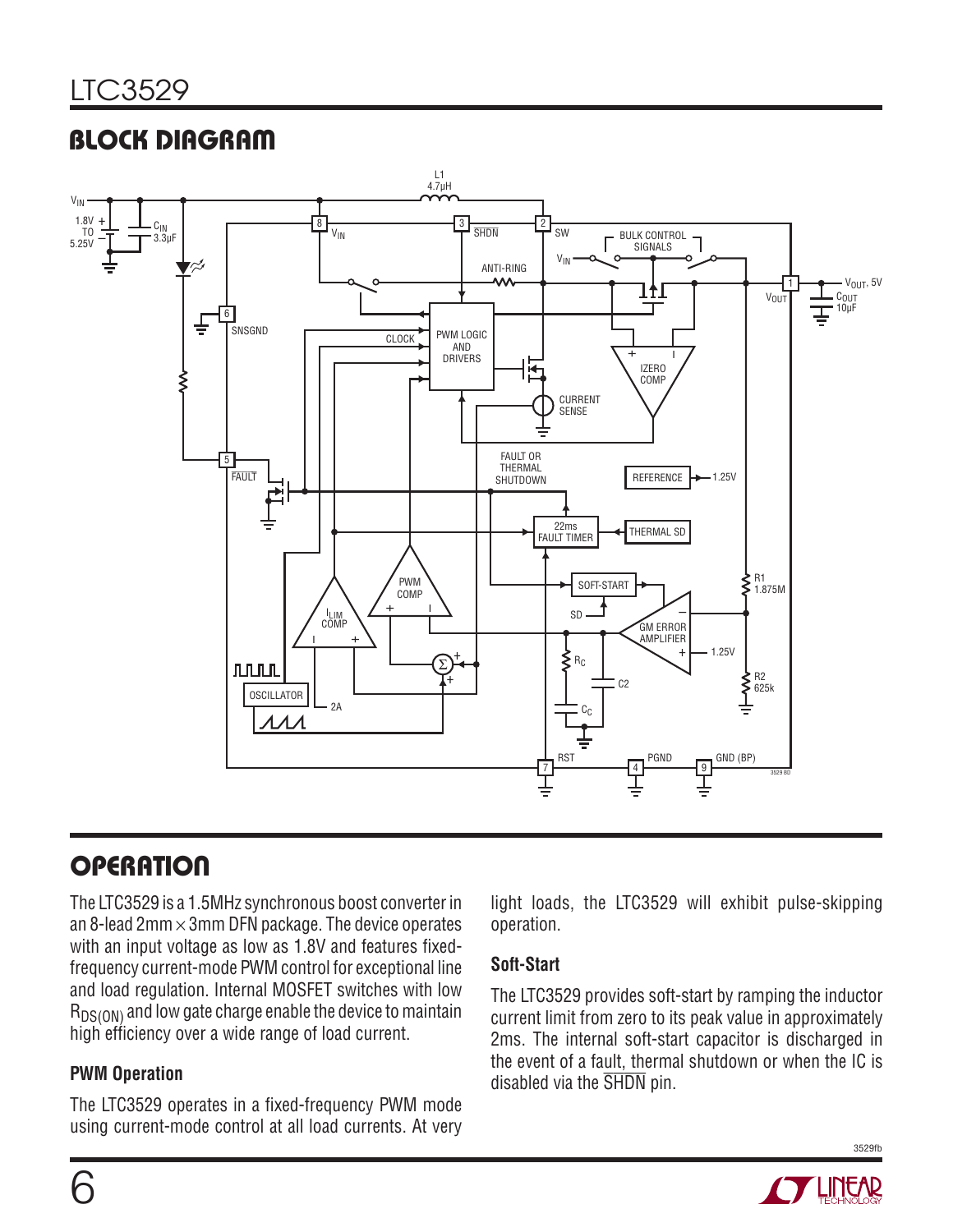# **OPERATION**

#### **Oscillator**

An internal oscillator sets the switching frequency to 1.5MHz.

#### **Shutdown**

The LTC3529 is shut down by pulling the SHDN pin below 0.35V, and activated by pulling the SHDN pin above 1V. Note that  $\overline{\text{SHDN}}$  can be driven above V<sub>IN</sub> or V<sub>OUT</sub>, as long as it is limited to less than the absolute maximum rating.

#### **Error Amplifier**

The error amplifier is a transconductance amplifier with an internal compensation network. Internal clamps limit the minimum and maximum error amplifier output voltage to improve the large-signal transient response.

#### **Current Sensing**

Lossless current sensing converts the peak current signal of the N-channel MOSFET switch into a voltage that is summed with the internal slope compensation. The summed signal is compared to the error amplifier output to provide a peak current control command for the PWM. Peak switch current is limited to approximately 2A independent of input or output voltage.

#### **Current Limit**

The current limit comparator shuts off the N-channel MOSFET switch when the current limit threshold is reached. The current limit comparator delay time to output is typically 40ns.

#### **Fault Detection**

To prevent the device from providing power to a shorted output, the switch current is monitored to detect an overcurrent condition. In the event that the switch current reaches the current limit for longer than 22ms, the fault flag is asserted ( $\overline{FAULT}$  pulls low) and the device is shut down. If the auto-restart option is enabled (RST high), the device will automatically attempt to restart every 22ms until the short is removed. If auto-restart is disabled (RST low), the IC will remain shut down until being manually restarted by toggling  $\overline{SHDN}$  or cycling the input voltage. A soft-start sequence is initiated when the device restarts. If output short-circuits are common in the application,



Note: When  $V_{OUT}$  is released from a short-circuit condition, it is possible for the output to momentarily exceed the maximum output voltage rating. In cases where repeated shorts are expected,  $V_{OUT}$  should be protected by the addition of a 5.6V Zener clamp from  $V_{OUT}$  to GND. Alternatively,  $C_{OUT}$  can be increased to 47 $\mu$ F or greater.

#### **Zero-Current Comparator**

The zero-current comparator monitors the inductor current to the output and shuts off the synchronous rectifier when this current falls below approximately 20mA. This prevents the inductor current from reversing in polarity, thereby improving efficiency at light loads.

#### **Anti-Ringing Control**

The anti-ringing circuit connects a resistor across the inductor to damp the ringing on SW in discontinuous conduction mode. The ringing of the resonant circuit formed by L and  $C_{SW}$  (capacitance on the SW pin) is low energy but can cause EMI radiation.

#### **Output Disconnect**

The LTC3529 provides true output disconnect by eliminating body diode conduction of the internal P-channel MOSFET rectifier. This allows  $V_{\text{OUT}}$  to go to zero volts during shutdown, drawing no current from the input source. It also provides inrush current limiting at turn-on, minimizing surge currents seen by the input supply.

#### **Thermal Shutdown**

If the die temperature reaches approximately 160°C, the device enters thermal shutdown, the fault flag is asserted (FAULT pulls low) and all switches are turned off. The device is enabled and a soft-start sequence is initiated when the die temperature drops by approximately 10°C.

### **PCB Layout**

3529fb Due to the high frequency operation of the LTC3529, board layout is extremely critical to minimize transients caused by stray inductance. Keep the output filter capacitor as close as possible to the  $V_{\text{OUT}}$  pin and use very low ESR/ESL ceramic capacitors tied to a good ground plane.

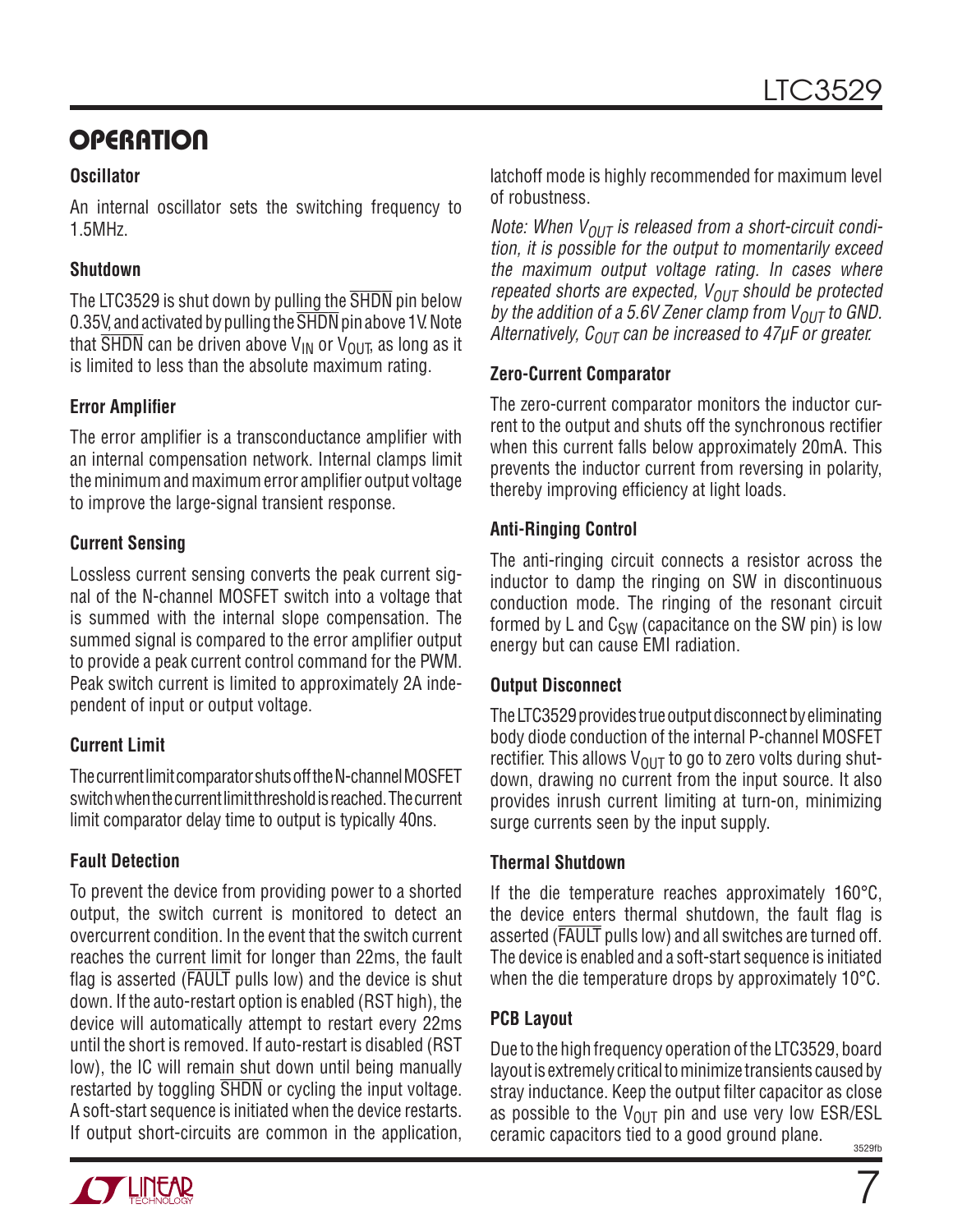# **APPLICATIONS INFORMATION**

The basic LTC3529 application circuit is shown in the Typical Application on the front page. The external component selection is determined by the desired output current and ripple voltage requirements of each particular application. However, basic guidelines and considerations for the design process are provided in this section.

#### **Output Capacitor Selection**

A low ESR (equivalent series resistance) output capacitor should be used at the output of the LTC3529 to minimize the output voltage ripple. Multilayer ceramic capacitors are an excellent choice as they have extremely low ESR and are available in small footprints. X5R and X7R dielectric materials are strongly recommended over Y5V dielectric because of their improved voltage and temperature coefficients. Neglecting the capacitor ESR and ESL (equivalent series inductance), the peak-to-peak output voltage ripple can be calculated by the following formula, where f is the frequency in MHz,  $C_{\Omega I T}$  is the capacitance in  $\mu$ F, and  $I_{L \Omega A D}$ is the output current in amps.

$$
\Delta V_{P-P} = \frac{I_{LOAD} (V_{OUT} - V_{IN})}{C_{OUT} \cdot V_{OUT} \cdot f}
$$

The internal loop compensation of the LTC3529 is designed to be stable with output capacitor values of 6.5μF or greater. This complies with USB On-The-Go specifications, which limit the output capacitance to 6.5μF. In general use of the LTC3529, the output capacitor should be chosen large enough to reduce the output voltage ripple to acceptable levels. A 6.8μF to 10μF output capacitor is sufficient for most applications. Larger values up to 22μF may be used to obtain extremely low output voltage ripple and improved transient response.

Although ceramic capacitors are recommended, low ESR tantalum capacitors may also be used. A small ceramic capacitor in parallel with a larger tantalum capacitor is recommended in demanding applications that have large load transients.

### **Input Capacitor Selection**

Low ESR input capacitors reduce input switching noise and reduce the peak current drawn from the battery. It follows that ceramic capacitors are also a good choice for input decoupling and should be located as close as possible to the device. A 3.3µF input capacitor is sufficient for most applications. Larger values may be used without limitation.

#### **Capacitor Vendor Information**

Both the input and output capacitors used with the LTC3529 must have low ESR and be designed to handle the large AC currents generated by switching converters. The vendors in Table 1 provide capacitors that are well suited to LTC3529 application circuits.

| <b>MANUFACTURER WEB SITE</b> |                             | <b>PHONE</b>       | <b>FAX</b>         |
|------------------------------|-----------------------------|--------------------|--------------------|
| Taiyo Yuden                  | www.t-yuden.com             | (408) 573-4150     | (408) 573-4159     |
| TDK                          | www.component.<br>tdk.com   | (847) 803-6100     | (847) 803-6296     |
| Sanyo                        | www.secc.co.jp              | $(619) 661 - 6322$ | $(619) 661 - 1055$ |
| AVX                          | www.avxcorp.com             | (803) 448-9411     | (803) 448-1943     |
| Murata                       | www.murata.com              | (814) 237-1431     | (814) 238-0490     |
| Sumida                       | www.sales@<br>us.sumida.com | (408) 321-9660     | (408) 321-9308     |

#### **Table 1. Capacitor Vendor Information**

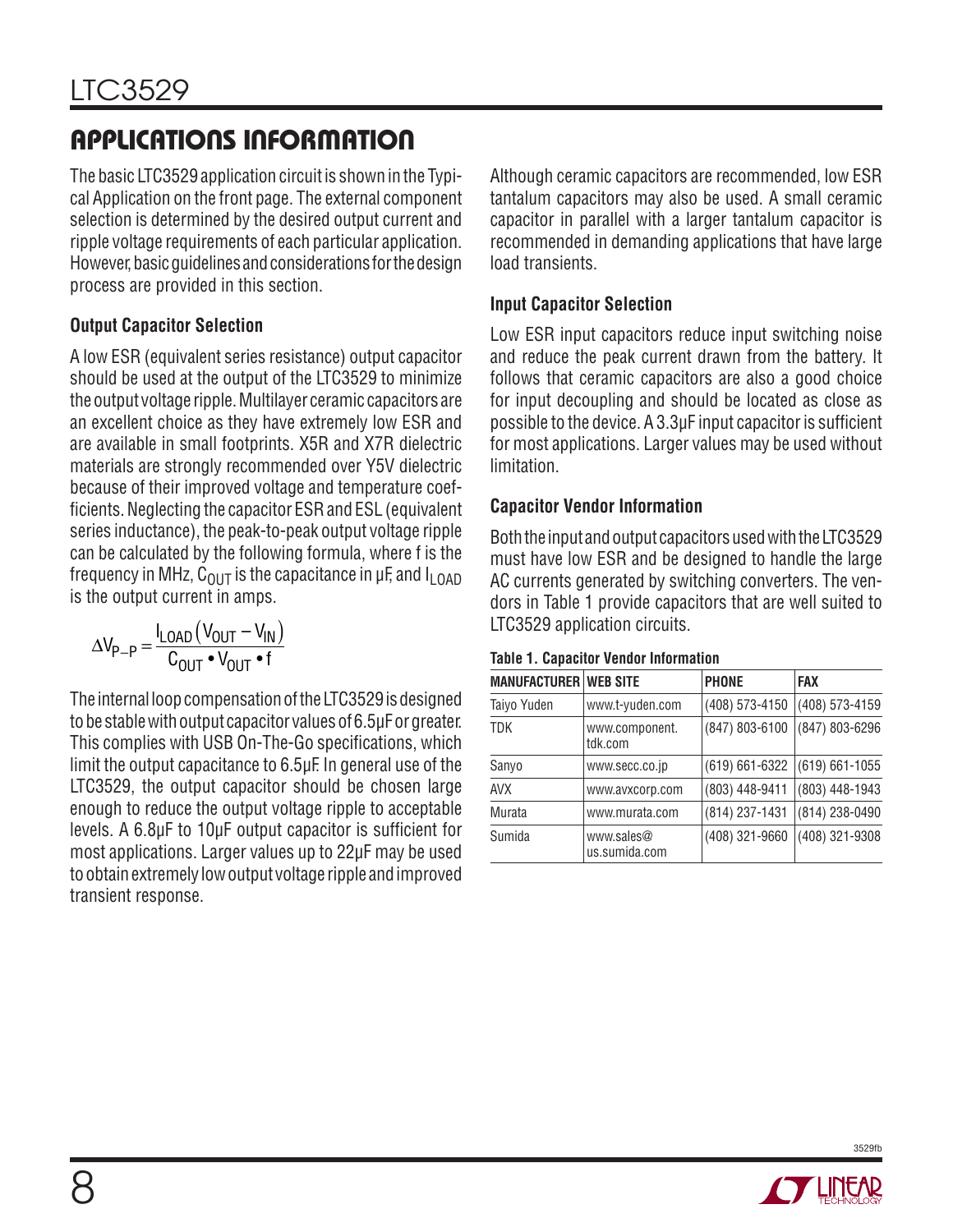# **APPLICATIONS INFORMATION**

#### **Inductor Selection**

The LTC3529 can utilize small surface-mount chip inductors due to its fast 1.5MHz switching frequency. Larger values of inductance will allow slightly greater output current capability by reducing the inductor ripple current. Increasing the inductance above 10μH will increase component size while providing little improvement in output current capability.

USB On-The-Go specifications limit output capacitance to 6.5μF. When using a 6.5μF output capacitance, a 4.7μH inductor must be used to maintain stability. Larger inductors may be used with larger output capacitors.

The minimum inductance value for a given allowable inductor ripple ΔI (in Amps peak-to-peak) is given by:

$$
L > \frac{V_{IN(MIN)} \cdot (V_{OUT} - V_{IN(MIN)})}{\Delta I \cdot f \cdot V_{OUT}} \mu H
$$

where  $V_{IN(MIN)}$  is the minimum input voltage, f is the operating frequency in MHz (1.5MHz Typ), and  $V_{\text{OUT}}$  is the output voltage (5V).

The inductor current ripple is typically set for 20% to 40% of the maximum inductor current  $(I_P)$ . High frequency ferrite core inductor materials reduce frequency dependent power losses compared to cheaper powdered iron cores, improving efficiency. To achieve high efficiency, a low ESR inductor should be utilized. The inductor must have a saturation current rating greater than the worst case average inductor current plus half the ripple current. Molded chokes and some chip inductors usually do not have enough core to support peak LTC3529 inductor currents. To minimize radiated noise, use a shielded inductor. See Table 2 for suggested components and suppliers.

| <b>MANUFACTURER</b>        | <b>PART NUMBER</b> | VALUE<br>$(\mu H)$ | <b>MAX</b><br><b>CURRENT</b><br>(A) | <b>DCR</b><br>$(\Omega)$ | <b>HEIGHT</b><br>(mm) |
|----------------------------|--------------------|--------------------|-------------------------------------|--------------------------|-----------------------|
| Sumida                     | CDRH5D16NP         | 4.7                | 2.15                                | 0.064                    | 1.8                   |
| <b>TDK</b>                 | <b>VLF5014S</b>    | 4.7                | 2                                   | 0.098                    | 1.4                   |
| Coilcraft                  | MSS6122            | 4.7                | 1.82                                | 0.065                    | 2.2                   |
| Cooper Bussmann   SD25-4R7 |                    | 4.7                | 2.3                                 | 0.043                    | 2.5                   |

#### **Table 2. Representative Surface Mount Inductors**

### **PCB Layout Guidelines**

The LTC3529 switches large currents at high frequencies. Special care should be given to the PCB layout to ensure stable, noise-free operation. Figure 1 depicts the recommended PCB layout to be utilized for the LTC3529. A few key guidelines follow:

- 1. All circulating current paths should be kept as short as possible. This can be accomplished by keeping the copper traces to all components in Figure 1 short and wide. Capacitor ground connections should via down to the ground plane in the shortest route possible. The bypass capacitors on  $V_{IN}$  and  $V_{OIII}$  should be placed close to the IC and should have the shortest possible paths to ground.
- 2. The PGND pin should be shorted directly to the exposed pad, as shown in Figure 1. This provides a single point connection between the small signal ground and the power ground, as well as a wide trace for power ground.
- 3. All the external components shown in Figure 1 and their connections should be placed over a complete ground plane.
- 4. Use of multiple vias in the die attach pad will enhance the thermal environment of the converter, especially if the vias extend to a ground plane region on the exposed bottom surface or inner layers of the PCB.



**Figure 1. LTC3529 Recommended PCB Layout**

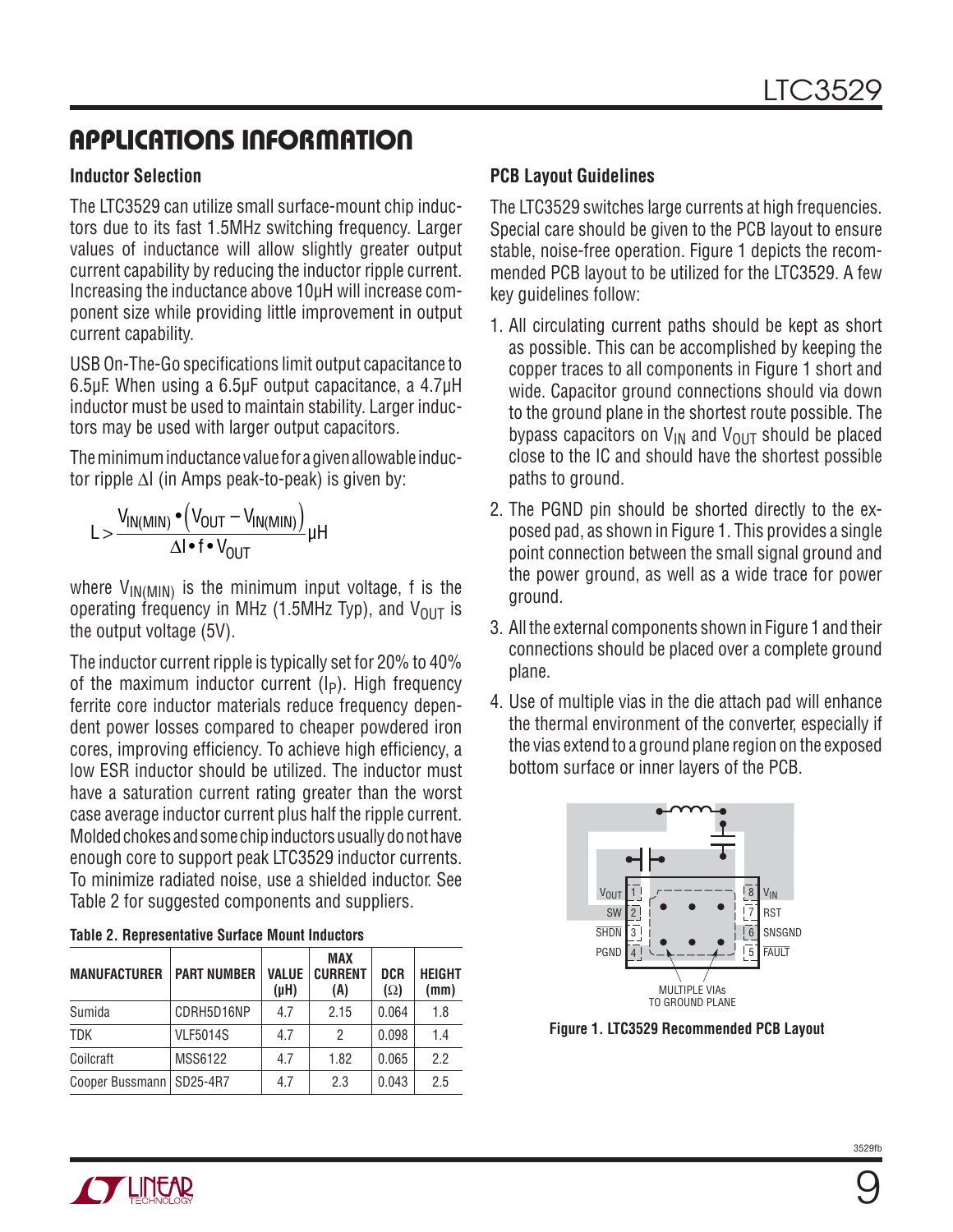### **TYPICAL APPLICATIONS**



**Li-Ion Battery to 5V at 100mA or 500mA for USB OTG Host Supply**

POWER LOSS (W)

0.7 0.6

0.5 0.4 0.3 0.2



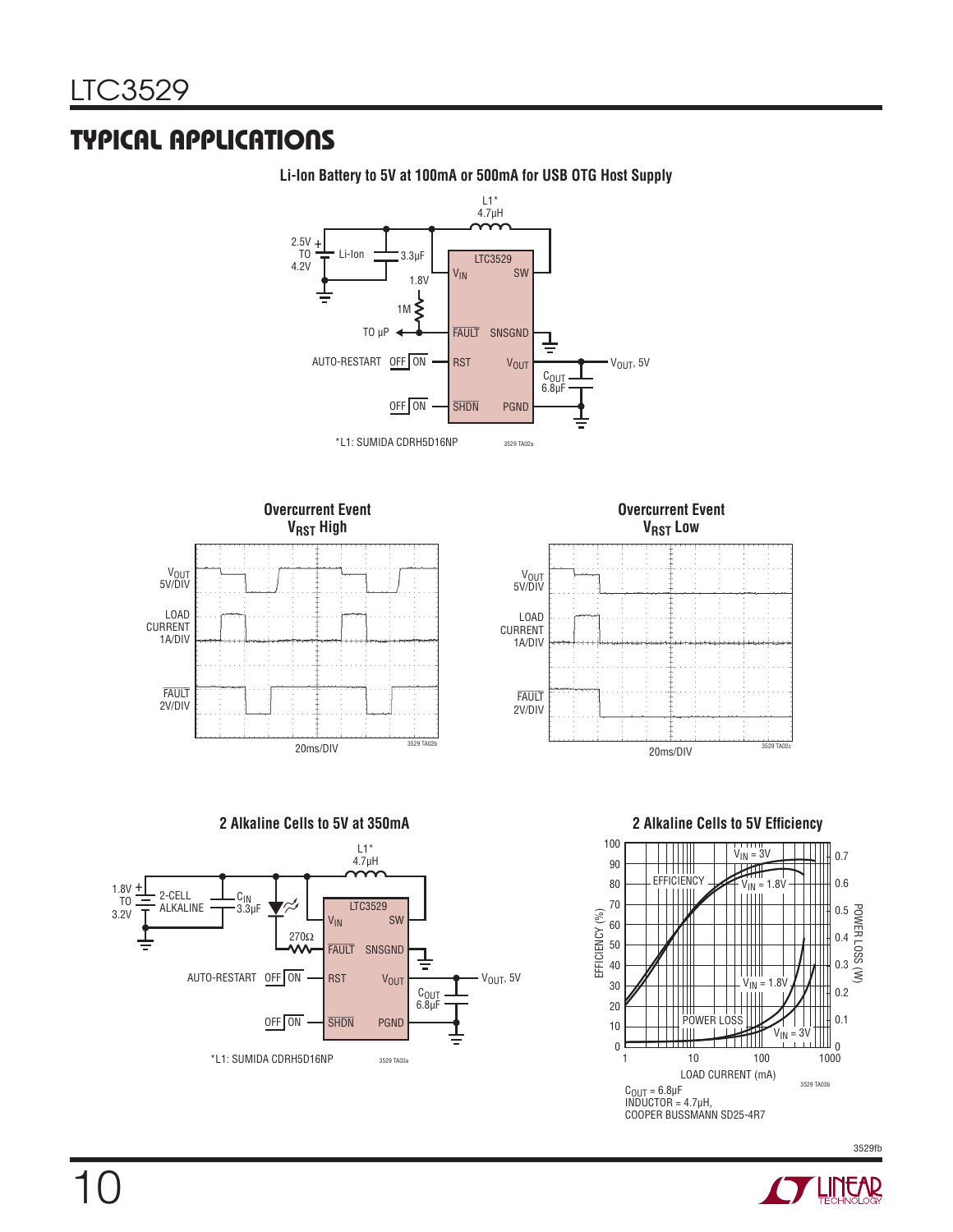### **PACKAGE DESCRIPTION**

**8-Lead Plastic DFN (2mm** × **3mm)** (Reference LTC DWG # 05-08-1718 Rev A)  $0.70 \pm 0.05$  $-1.35 + 0.05 +$  $3.50 + 0.05$  $1.65 \pm 0.05$  $2.10 \pm 0.05$ PACKAGE OUTLINE  $-0.25 \pm 0.05$ 0.45 BSC 1.35 REF ╶├╾ RECOMMENDED SOLDER PAD PITCH AND DIMENSIONS APPLY SOLDER MASK TO AREAS THAT ARE NOT SOLDERED  $R = 0.115$  $2.00 \pm 0.10$  $0.40 \pm 0.10$ (2 SIDES) TYP<br>5  $R = 0.05$ 5 8 TYP  $\downarrow$  $\frac{1}{1}$ 1.35  $\pm$ 0.10→  $1.65 \pm 0.10$  $3.00 \pm 0.10$ (2 SIDES) PIN 1 NOTCH  $-R = 0.20$  OR 0.25 PIN 1 BAR TOP MARK  $\times$  45° CHAMFER (SEE NOTE 6) 106 RFV A 4 | | | | | 1  $-0.23 \pm 0.05$ 0.45 BSC  $0.75 \pm 0.05$ 0.200 REF  $-1.35$  REF $\rightarrow$ BOTTOM VIEW—EXPOSED PAD Ŋ  $0.00 - 0.05$ ᠯ NOTE: 1. DRAWING IS NOT A JEDEC PACKAGE OUTLINE 2. DRAWING NOT TO SCALE 3. ALL DIMENSIONS ARE IN MILLIMETERS 4. DIMENSIONS OF EXPOSED PAD ON BOTTOM OF PACKAGE DO NOT INCLUDE MOLD FLASH. MOLD FLASH, IF PRESENT, SHALL NOT EXCEED 0.15mm ON ANY SIDE 5. EXPOSED PAD SHALL BE SOLDER PLATED 6. SHADED AREA IS ONLY A REFERENCE FOR PIN 1 LOCATION ON THE

**DCB Package**

TOP AND BOTTOM OF PACKAGE



11